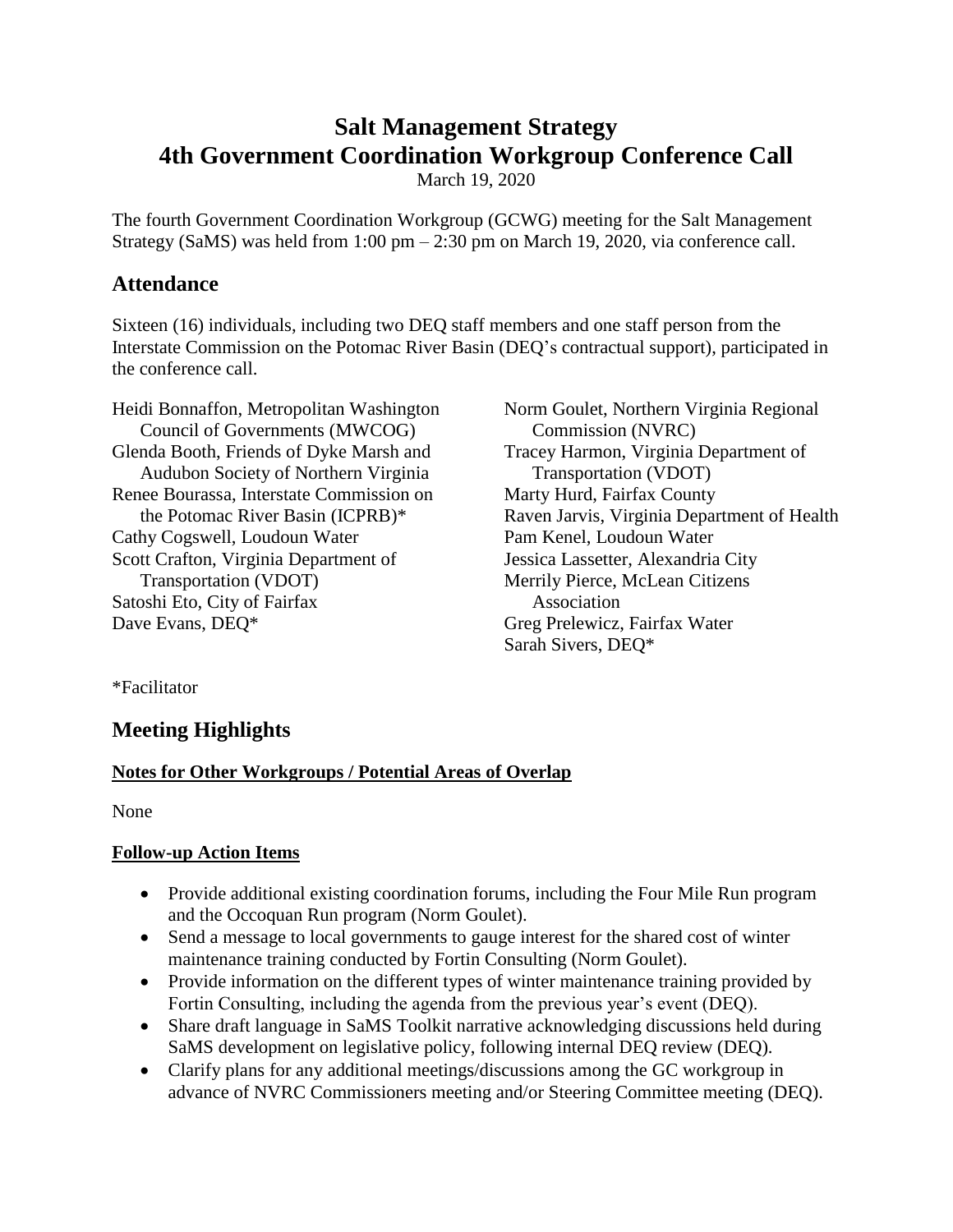## **Meeting Summary**

The GCWG reviewed and commented on the draft recommendations compiled from previous workgroup meetings and had a brief discussion on the implementation of SaMS.

#### **Introductions and Agenda Review**

The meeting began with brief introductory remarks from DEQ and a review of the agenda. The in-person GCWG meeting was converted to a conference call due to social distancing mandates stemming from the COVID-19 pandemic. The agenda was reviewed followed by a discussion on how much can and should be accomplished on the conference call due to the uncertainty of when and how future meetings may occur. The members participating on the call agreed that a full discussion on SaMS implementation planning should be postponed until a later TBD date. Therefore, the remaining discussion focused on the draft recommendations.

During this portion of the call, the following items were noted in light of the COVID-19 pandemic:

- The SaMS presentation to the Northern Virginia Regional Commissioners is postponed to an unknown future date.
- The budgets for state and local governments will be tight in the next year due to the economic consequences of the COVID-19 pandemic. Most importantly, leadership by NVRC to support implementation of the SaMS Toolkit will be dependent on available funding.
- The production of the SaMS Toolkit is moving forward, and is currently on schedule. DEQ will have the draft version from ICPRB by the end of March.

### **Overview of Draft Recommendations**

The group reviewed the draft Government Coordination recommendations that were compiled by DEQ. Only the sections of the document that received comments are noted below.

#### *Communicating Levels of Service and Winter Maintenance Plans*

DEQ noted that the Education and Outreach Workgroup (EOWG) recommended the creation of a Communications Subcommittee as part of SaMS implementation. The subcommittee would help guide the use of the SaMS logo based on the [SaMS Logo Guidelines](https://www.deq.virginia.gov/Portals/0/DEQ/Water/TMDL/SaMS/MeetingMaterials/EandOwg/Meeting4/SaMS_EOWG_Logo_Use_Guidelines_2020025.docx) created by the EOWG. Decisions on how the subcommittee would function will be a part of the SaMS implementation.

A workgroup member commented that messaging should be "spin-free and neutral", and while focusing be on reducing chlorides, should also highlight the public safety benefits of winter salt use. The EOWG's guidelines for [developing education and outreach materials](https://www.deq.virginia.gov/Portals/0/DEQ/Water/TMDL/SaMS/MeetingMaterials/EandOwg/Meeting4/SaMS_EOWG_Development_Principles_2020025.pdf) provide for this.

### *Improved Government Coordination*

Norm Goulet will provide information on additional existing coordination forums, including the Four Mile Run program and the Occoquan Run program.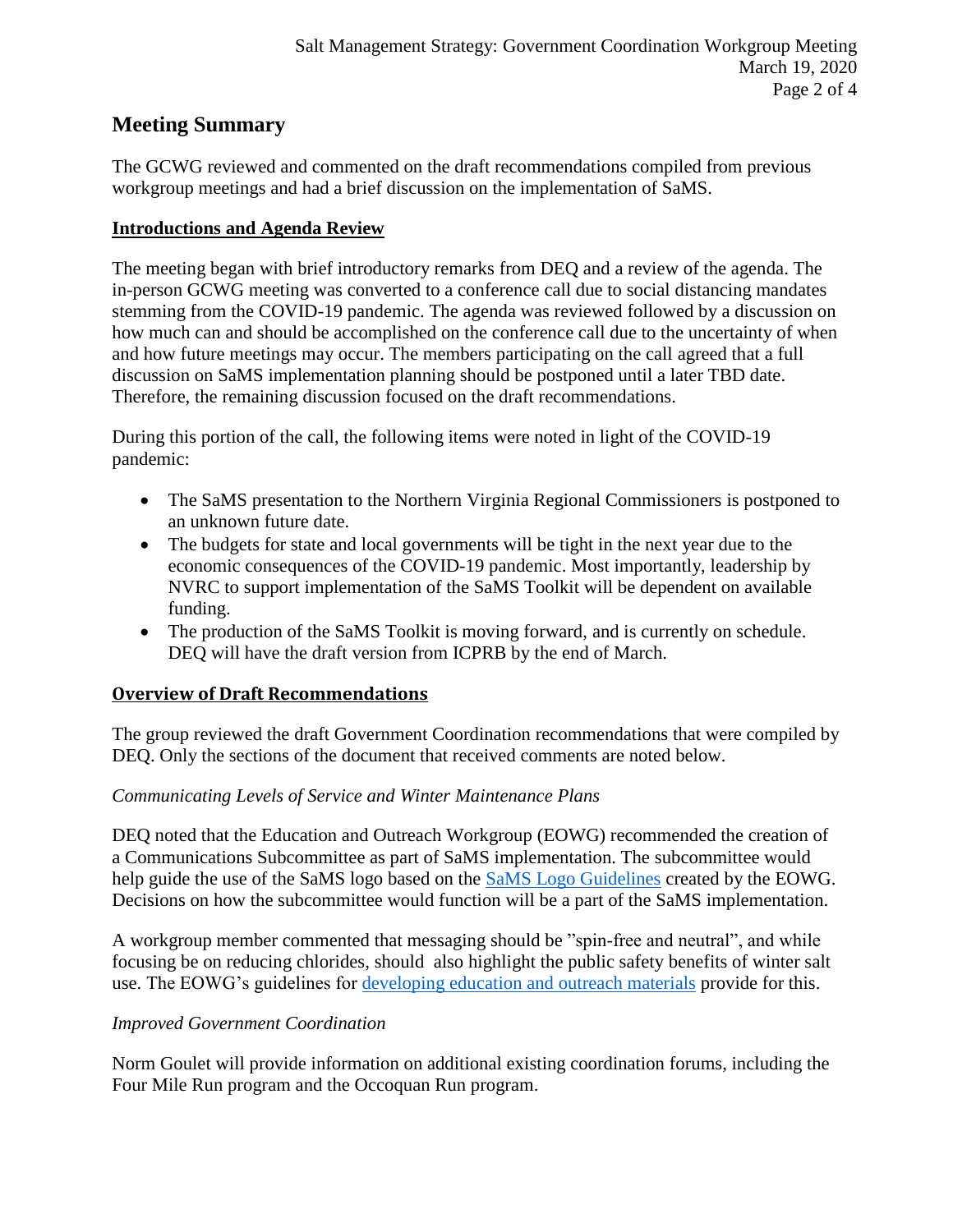It was noted that HOAs should be engaged. DEQ will reach out to the organization, Community Associations Institute, once the SaMS Toolkit is complete.

A workgroup member commented that the post-season lessons-learned workshop is an essential addition to the SaMS process.

#### *Pooled Funding/Shared Services*

Prince William County held a winter maintenance training last year through Fortin Consulting, Inc., and will be doing another one this year. The 2-day training will be held on either the week of Oct 19 or Oct 26, and will include some hands-on exercises with equipment to complement the classroom training. The costs of the training event could be lessened if during the same trip the contractor held additional training days for other Northern Virginia localities. Norm Goulet will send a message to local governments to gauge interest in this opportunity for local governments to receive expert training at a more affordable cost.

A workgroup member commented that there is likely to be substantial interest from a variety of audiences, such as winter maintenance professionals, facilities managers, and upper management. DEQ will look at what information is readily available on the different types of training offered by Fortin Consulting, including the agenda from the previous year's event. In advance of that, a general description of the winter maintenance training offered by Fortin Consulting, Inc. can be found here: https://fortinconsulting.com/road-salt-best-practices/.

#### *Discussion of Legislation*

Draft language for inclusion in the SaMS Toolkit that acknowledges the limited discussion of legislative policy ideas will need to be approved by DEQ management before it is shared with the GCWG. The GCWG members will get a chance to review and provide comments before the SaMS Toolkit is shared with the SAC. DEQ noted that some SAC members have interest in pursuing legislative recommendations in the future, and this would need to occur without the involvement of DEQ and other state agencies.

#### *Implementation Leadership Roles*

Leadership roles during the implementation of SaMS were planned for discussion, in light of DEQ stepping out of that role; however this topic was tabled at this time due to the COVID-19 pandemic. DEQ proposed to have a subsequent meeting, potentially with an intermediary opportunity to provide feedback through email, to discuss this topic at a later date..

### **Other Notes**

A workgroup member commented that throughout the SaMS Toolkit, the recommendations from various workgroups should use consistent terminology and flow together to create a cohesive message. DEQ noted that there will be opportunities for cross-referencing and enhancing clarity and consistency throughout the document once it is complete.